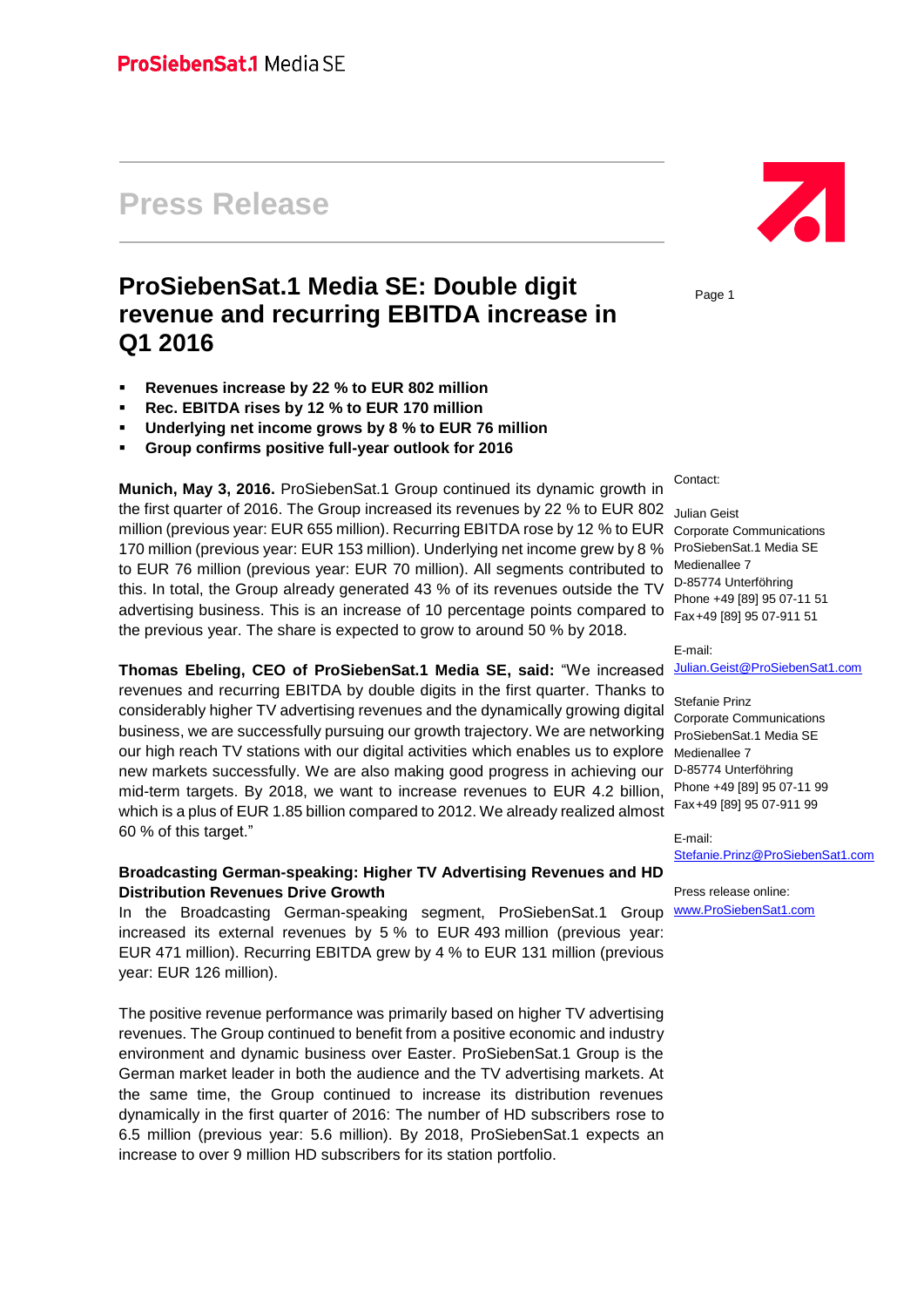

### **Digital & Adjacent: Revenues and Earnings Increase Significantly state of**  $_{\text{Page 2 of 5}}$

The Group posted strong revenue growth in the Digital & Adjacent segment. External revenues increased by 75 % to EUR 242 million (previous year: EUR 138 million). Recurring EBITDA rose by 29 % to EUR 35 million (previous year: EUR 27 million).

The strongest revenue driver was the Ventures & Commerce business, which the Group further expanded in 2015 especially with the acquisitions of etraveli and Verivox. The two new e-commerce portals made a significant contribution to the increase in revenues in the first quarter of 2016. They have been consolidated since December 2015 and August 2015 respectively. In the digital entertainment business, among others, revenues of maxdome developed dynamically.

From the third quarter of 2016, ProSiebenSat.1 Group will split its digital business into two separate segments. The Ventures & Commerce and Digital Entertainment divisions' revenue figures have reached a relevant size. For this reason, the Group is replacing the former Digital & Adjacent segment with the new segments Digital Ventures & Commerce and Digital Entertainment.

#### **Content Production & Global Sales: New US Acquisitions Contribute to Growth Substantially**

In the Content Production & Global Sales segment, external revenues increased by 38 % to EUR 63 million (previous year: EUR 46 million). At EUR 5 million, recurring EBITDA was considerably higher than the comparative figure (previous year: EUR 1 million).

The positive development in the first quarter was the result of organic growth and revenue contributions from new investments Karga Seven Pictures (November 2015) and Dorsey Pictures (January 2016). In April 2016, Red Arrow invested in the Canadian production firm Mad Rabbit via a joint venture, which will produce English-language fiction programs for the international market. Mad Rabbit is led by Kari Skogland, who has directed episodes of series such as "House of Cards" and "The Walking Dead." Red Arrow is now represented in seven countries with 16 companies.

#### **Significant Earnings Increase Despite Higher Growth-related Costs**

The Group has made various major acquisitions in the past few months. These also affected cost development. At the same time, the Group's revenues increased dynamically and significantly in all segments, so that underlying net income increased by EUR 6 million or 8 % to EUR 76 million. At the same time, recurring EBITDA rose by 12 % to EUR 170 million (previous year: EUR 153 million). Operating costs adjusted for non-recurring expenses, depreciation and amortization amounted to EUR 636 million. This equates to an increase of 26 % or EUR 130 million compared to the first quarter of 2015. Our goal is to accelerate our growth by investing in attractive markets.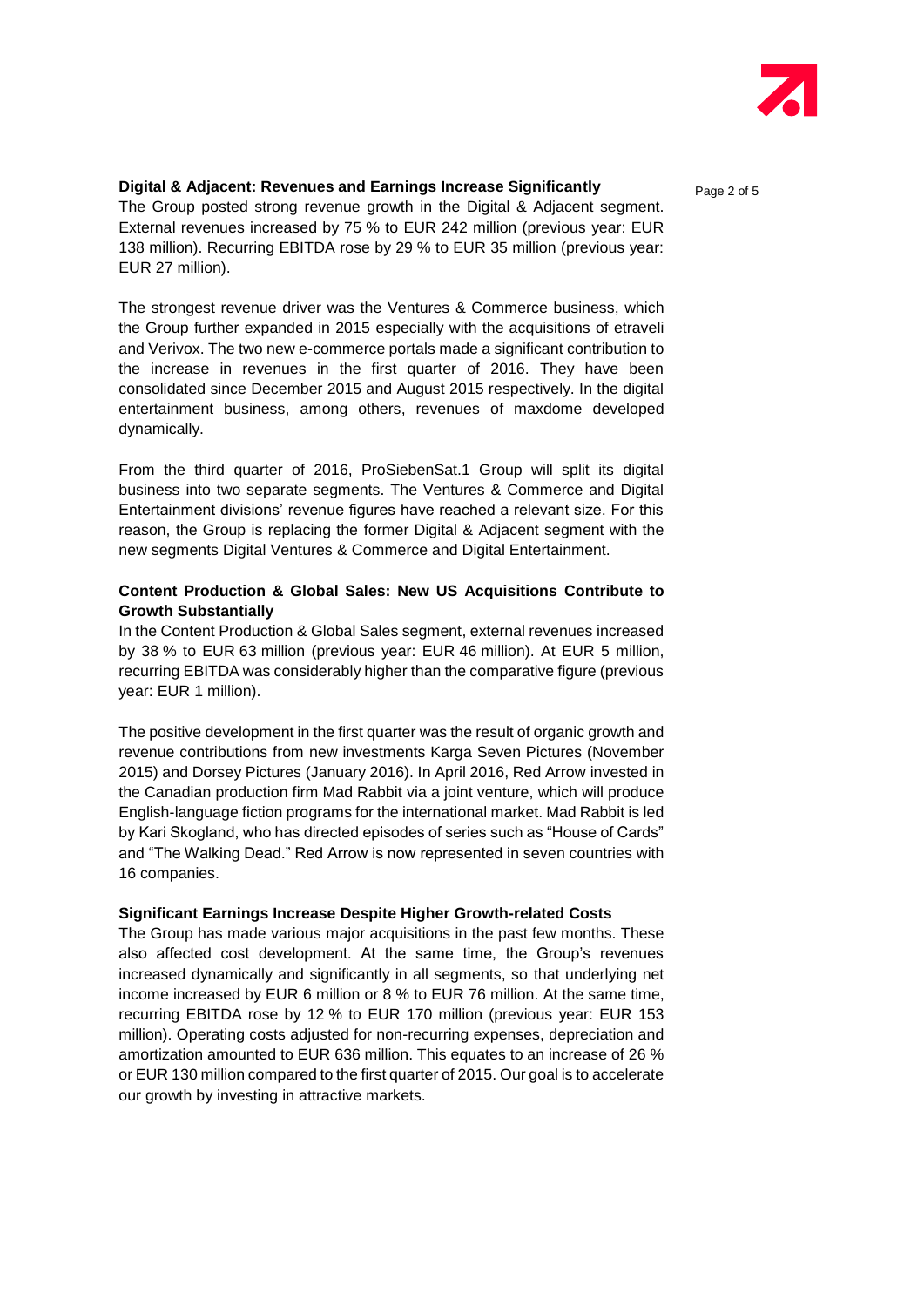

#### **Financial Leverage Remains Well Within Target Range Despite M&A** Page 3 of 5 **Measures**

Net financial debt developed stably, amounting to EUR 1,953 million as of March 31, 2016 (December 31, 2015: EUR 1,940 million). As of March 31, 2015, the Group reported net financial debt of EUR 1,500 million. The increase compared to the reporting date in March 2015 is due to M&A measures, which the Group carried out mainly in the second half of 2015. At the same time, the Group has a comfortable level of liquidity: Cash and cash equivalents amounted to EUR 723 million as of March 31, 2016. The leverage ratio is at 2.1 and therefore still within the defined target range.

#### **ProSiebenSat.1 Affirms Positive Full-Year Outlook for 2016**

ProSiebenSat.1 Group is affirming its targets for financial year 2016 and continues to expect an increase of more than 10 % in Group revenues. Recurring EBITDA and underlying net income are set to exceed the previous year's level once again. At the same time, the Group will adhere to a leverage ratio of 1.5 to 2.5. Thanks to the high TV reach and its consistent interconnection with the digital business, ProSiebenSat.1 Group expects its growth areas to continue developing dynamically. For the TV advertising market, the Company expects a net growth of 2 % to 3 % for 2016.

The Group is still on track in terms of achieving its 2018 growth targets: By the end of 2018, ProSiebenSat.1 wants to increase revenues by EUR 1.85 billion compared to 2012 to a total of EUR 4.2 billion. As of March 31, 2016, the Company had already achieved 57 % of this target.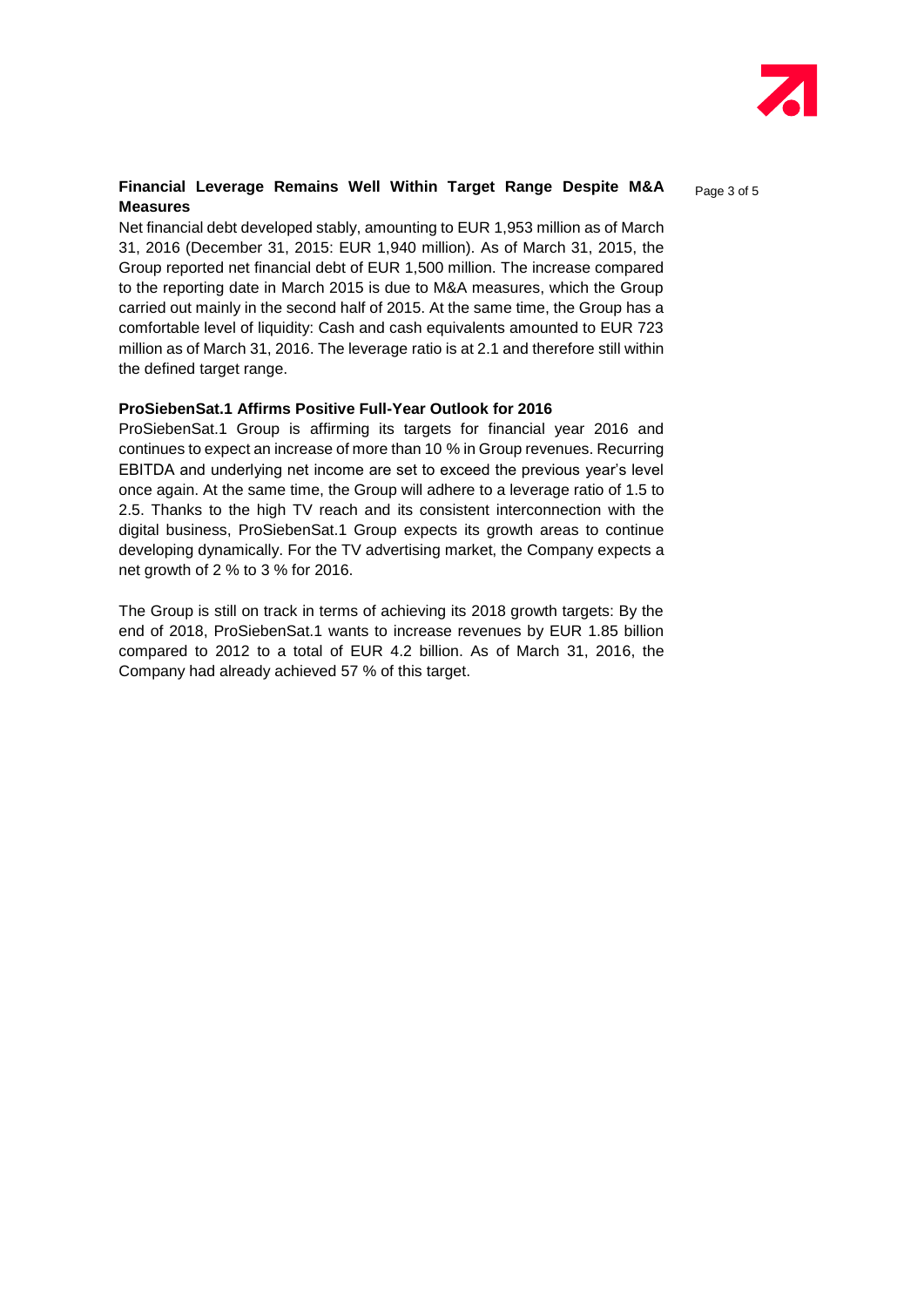

## **ProSiebenSat.1 Group key figures from continuing operations**

Page 4 of 5

| EUR <sub>m</sub>                                                           | Q1 2016 | Q1 2015  | Change in % |
|----------------------------------------------------------------------------|---------|----------|-------------|
|                                                                            |         |          |             |
| Revenues                                                                   | 802     | 655      | $+22%$      |
| <b>Total costs</b>                                                         | 684     | 541      | $+26%$      |
| Recurring costs <sup>(1)</sup>                                             | 636     | 506      | $+26%$      |
| Recurring EBITDA <sup>(2)</sup>                                            | 170     | 153      | $+12%$      |
| Recurring EBITDA margin<br>(in %)                                          | 21.2    | 23.3     | $-2.1$ pts. |
| <b>EBITDA</b>                                                              | 162     | 146      | $+11%$      |
| Non-recurring items                                                        | -9      | $-7$     | $+25%$      |
| <b>EBIT</b>                                                                | 122     | 117      | $+5%$       |
| <b>Financial result</b>                                                    | $-24$   | $-28$    | $-17%$      |
| Net result<br>(consolidated net profit after<br>non-controlling interests) | 66      | 61       | $+9%$       |
| Underlying net income <sup>(3)</sup>                                       | 76      | 70       | $+8%$       |
| Basic earnings per share<br>(underlying)                                   | 0.35    | 0.33     | $+8%$       |
| Free cash flow                                                             | $-3$    | $\Omega$ |             |
| Cash flow from operating<br>activities                                     | 365     | 350      | $+4%$       |

| EUR m                     | Mar. 31, 16 | Dec. 31, 15 | Change in % | Mar. 31, 15 |
|---------------------------|-------------|-------------|-------------|-------------|
|                           |             |             |             |             |
| Equity                    | 903         | 943         | $-4\%$      | 935         |
| Equity ratio (in percent) | 16.9        | 17.7        |             | 22.2        |
| Cash and cash equivalents | 723         | 734         | $-2\%$      | 475         |
| Net financial debt $(4)$  | 1,953       | 1,940       | $+1%$       | 1,500       |
| Leverage <sup>(5)</sup>   | 2.1         | 2.1         |             | $1.7^{(6)}$ |